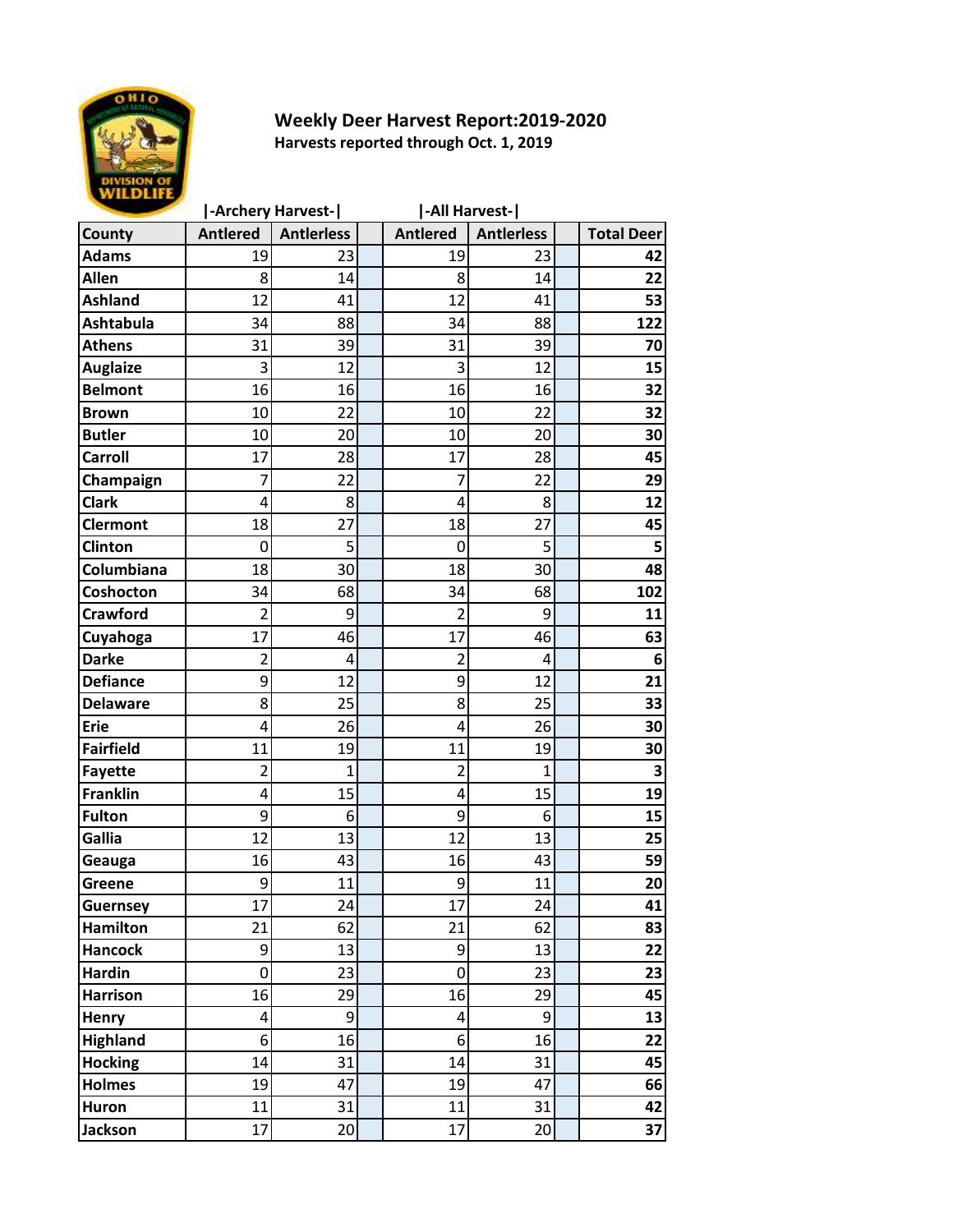

## **Weekly Deer Harvest Report: 2020-2021 Harvests reported through Oct. 1, 2019**

|                   | -Archery Harvest-       |                   | -All Harvest-   |                   |  |                         |  |
|-------------------|-------------------------|-------------------|-----------------|-------------------|--|-------------------------|--|
| County            | <b>Antlered</b>         | <b>Antlerless</b> | <b>Antlered</b> | <b>Antierless</b> |  | <b>Total Deer</b>       |  |
| <b>Jefferson</b>  | 10                      | 15                | 10              | 15                |  | 25                      |  |
| <b>Knox</b>       | 28                      | 33                | 28              | 33                |  | 61                      |  |
| Lake              | 10                      | 28                | 10              | 28                |  | 38                      |  |
| <b>Lawrence</b>   | 4                       | 4                 | 4               | 4                 |  | 8                       |  |
| <b>Licking</b>    | 37                      | 51                | 37              | 51                |  | 88                      |  |
| Logan             | 8                       | 37                | 8               | 37                |  | 45                      |  |
| Lorain            | 21                      | 35                | 21              | 35                |  | 56                      |  |
| <b>Lucas</b>      | 6                       | 28                | 6               | 28                |  | 34                      |  |
| <b>Madison</b>    | $\mathbf{1}$            | $\overline{2}$    | 1               | $\overline{2}$    |  | 3                       |  |
| <b>Mahoning</b>   | 27                      | 35                | 27              | 35                |  | 62                      |  |
| <b>Marion</b>     | 4                       | 6                 | 4               | 6                 |  | 10                      |  |
| <b>Medina</b>     | 12                      | 42                | 12              | 42                |  | 54                      |  |
| <b>Meigs</b>      | 19                      | 25                | 19              | 25                |  | 44                      |  |
| <b>Mercer</b>     | 2                       | 6                 | 2               | 6                 |  | 8                       |  |
| Miami             | 5                       | 11                | 5               | 11                |  | 16                      |  |
| <b>Monroe</b>     | 6                       | 12                | 6               | 12                |  | 18                      |  |
| Montgomery        | 5                       | 20                | 5               | 20                |  | 25                      |  |
| <b>Morgan</b>     | 13                      | 15                | 13              | 15                |  | 28                      |  |
| <b>Morrow</b>     | 3                       | 16                | 3               | 16                |  | 19                      |  |
| <b>Muskingum</b>  | 21                      | 44                | 21              | 44                |  | 65                      |  |
| <b>Noble</b>      | 22                      | 28                | 22              | 28                |  | 50                      |  |
| Ottawa            | 3                       | 8                 | 3               | 8                 |  | 11                      |  |
| <b>Paulding</b>   | 3                       | 14                | 3               | 14                |  | 17                      |  |
| Perry             | 8                       | 18                | 8               | 18                |  | 26                      |  |
| Pickaway          | $\overline{1}$          | $\overline{c}$    | $\overline{1}$  | $\overline{2}$    |  | $\overline{\mathbf{3}}$ |  |
| Pike              | 8                       | 13                | 8               | 13                |  | 21                      |  |
| Portage           | 18                      | 51                | 18              | 51                |  | 69                      |  |
| Preble            | 3                       | 19                | 3               | 19                |  | 22                      |  |
| Putnam            | 5                       | 8                 | 5               | 8                 |  | 13                      |  |
| <b>Richland</b>   | 18                      | 36                | 18              | 36                |  | 54                      |  |
| <b>Ross</b>       | 11                      | 12                | 11              | 12                |  | 23                      |  |
| Sandusky          | 11                      | 10                | 11              | 10                |  | 21                      |  |
| <b>Scioto</b>     | 9                       | 9                 | 9               | 9                 |  | 18                      |  |
| Seneca            | 8                       | 34                | 8               | 34                |  | 42                      |  |
| <b>Shelby</b>     | 5                       | 15                | 5               | 15                |  | 20                      |  |
| <b>Stark</b>      | 14                      | 35                | 14              | 35                |  | 49                      |  |
| <b>Summit</b>     | 17                      | 38                | 17              | 38                |  | 55                      |  |
| <b>Trumbull</b>   | 42                      | 102               | 42              | 102               |  | 144                     |  |
| <b>Tuscarawas</b> | 31                      | 44                | 31              | 44                |  | 75                      |  |
| <b>Union</b>      | $\overline{\mathbf{4}}$ | 8                 | 4               | 8                 |  | 12                      |  |